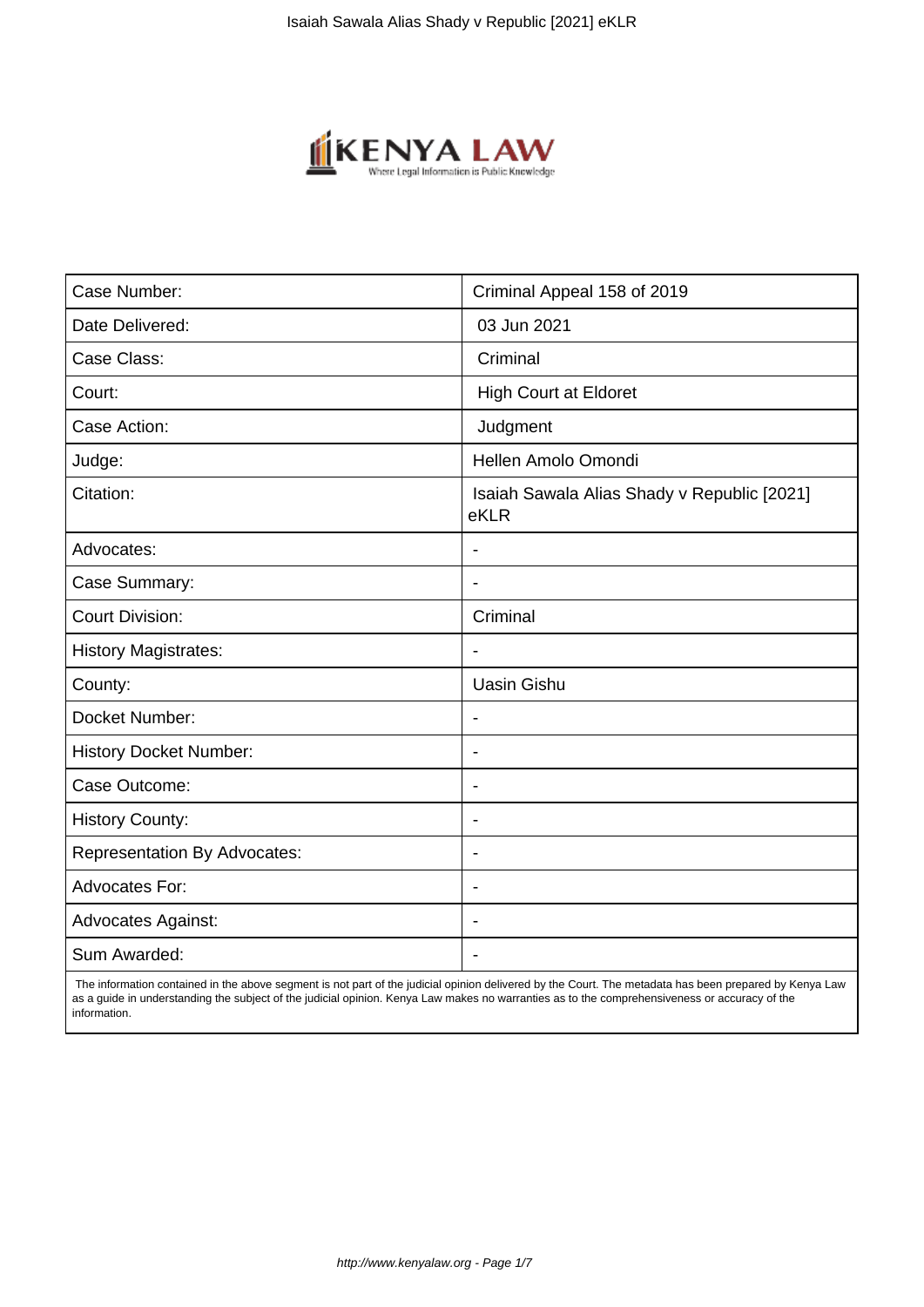# **REPUBLIC OF KENYA**

#### **IN THE HIGH COURT OF KENYA**

# **AT ELDORET**

#### **CRIMINAL APPEAL NO 158 OF 2019**

**ISAIAH SAWALA ALIAS SHADY …………………..........………………. APPELLANT**

# **VERSUS**

**REPUBLIC ……………………………………………………………… RESPONDENT**

# **JUDGMENT**

1. **ISAIAH SAWALA ALIAS SHAADY ( the appellant)** was charged with the offence of robbery with violence contrary to section 296 (2) of the Penal Code, the particulars being that on  $9<sup>th</sup>$  of March 2015 at **KISAGEME village, KONGONI location in LIKUYANI District within KAKAMEGA County,** jointly with others not before court, while armed with dangerous weapons, namely rungus, robbed **DANIEL WANJALA** of a motor-cycle registration **KMDC 039V**, make tvs Star, red I colour, engine number 0f5fd1780960 frame No MD62GF54D1F12457 valued at Kshs 86,000/-,nd immediately before the time of such robbery used actual violence to the said **DANIEL WANJALA**. He denied the judge, and after a trial in which 6 witnesses testified on behalf of the prosecution, and the appellant was the only defence witness, he was convicted and sentenced to serve life imprisonment

2. **DANIEL WANJALA (PW5)** a, then boda boda taxi operator was in the company of his fellow boda boda riders, namely **MARTIN SIMIYU (PW2) and JOSEPH WANYAMA (PW1)**, parked their motor cycles outside **ORENGO'S hotel** within **MATUNDA CENTRE**, then got inside to have their supper at around 9.00pm. He finished his meal ahead of his companions, and went outside to wash his hands, when he met the appellant (who was also a bodaboda operator known to him as **Shadrack Sawala**) in the company of another, and he could see them well as there were lights outside the hotel. The appellant requested PW1 to ferry them to a funeral at **KISAGAME** area, so PW5 called PW1 and PW2 who came out, and he informed them he was taking the pair to a funeral. The pair said they would wait for him to return, and PW5 used PW1's motor-cycle to ferry them.

3. The appellant sat immediately behind the rider (PW5), and his companion was at the rear end. They set off, and upon getting to a steep portion of the road, the appellant ordered PW5 to get off the motor cycle, and upon the latter refusing, the appellant got something out of his right pocket and hit him on the shoulder. The motor cycle's engine went off and stopped. The pair who were joined by other people who had emerged from the side of the road, begun beating PW5, some were using pangas, and PW5 lost consciousness. He woke up at **MATUNDA hospital** with loss of speech, and a weak right hand. The motor cycle was gone, never to be recovered

4. PW1 and PW2 confirmed that they saw PW5 ferrying the appellant (whom they both knew as a bodaboda operator) and another, using the motor cycle registration KMDC 039 V make TVS, with the authority of PW1. They waited for PW5's return, until the hotel closed, and gave up the wait at 11.00pm. They assumed that the complainant had decided to spend the night at the purported funeral.

5. On cross examination PW1 confirmed speaking to the appellant who told him they were going to a funeral.

6. An hour after the hotel closed, PW1 received a call from a neighbour name **DAN**, who informed him that the motor cycle had been stolen.

7. He immediately reported to the police, and rushed to inform the owner of the motor cycle, one **CAROLYNE** about the matter, but realised that she already had the information. He learnt that PW5 had been admitted at **MATUNDA** hospital, and he visited him there. This was the same version of events narrated by PW2.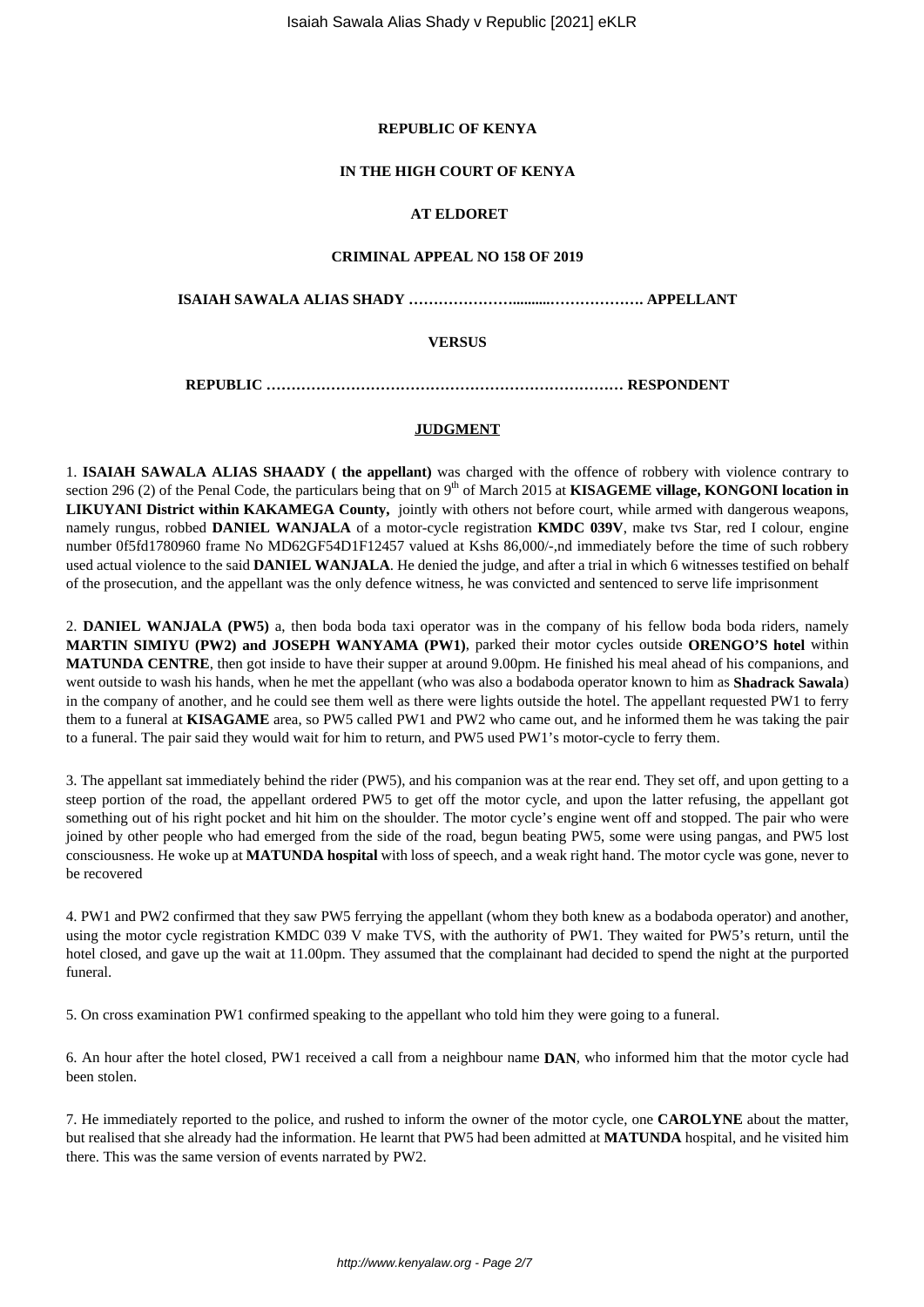8. **CAROLINE BARASA (PW3)** who owned he motor cycle produced the log book and receipt showing that she owned the said motor cycle. She confirmed that it had been in the possession of PW1, who told her that he had allowed PW3 to ride it, and both rider and machine never returned. When they visited PW5 in hospital, he was in such critical condition, and could not even talk.

9. **STANLEY SOITA (PW4)**, the clinical officer who examined PW5 confirmed that he had a swollen face with cut wounds on the head, tender chest, swollen right hand and a bruised leg. The injuries were inflicted using a sharp object, and he classified the degree of injury as harm.

10. **P.C. SAMUEL KIPKEMEI (PW6)** testified on behalf of the investigating officer **PC JOSEPH KORIR**, who by the time of hearing the matter, had passed on. He confirmed that the victim was able to identify his attacker as the appellant

11. In his sworn defence, the appellant that stated that on the 9/3/2015, he left his place of work at 6pm, and went back to **KIPKAREN**, where he lived, and on 11/03/ 2015, he visited his family in **Kongoni**, and remained there until the following day. He was arrested at 12.30pm when the police raided a wines and spirits shop he had entered. He was taken to the police station, where the investigating officer told him that he had been looking for him for a very long time, and would teach him a lesson. It was his evidence that he had differed with the investigating officer over a woman who was working at the wines and spirits shop, so there was some rivalry over her. He maintained that the charges were fabricated, as on the night in question, he was inside his house in **KIPKAREN**.

12. The trial magistrate upon evaluating and analysing the evidence, found that undoubtedly the evidence established the ingredients of robbery with violence, and confirmed that the victim was robbed of the motor cycle. He noted that the appellant was known not only to the victim, but also PW1 and PW2 who saw them leave together on the material night.

13. The trial court found that the prosecution witnesses remained unshaken even under cross examination, and that there was nothing to suggest that the witnesses had any reason to frame the appellant up the appellant.

- 14. The appellant contested the outcome on grounds that:
- a) The evidence was not sufficient to sustain a conviction
- b) The trial court relied on the evidence of a single identifying witness
- c) There were a lot of contradictions in the prosecution's case
- d) The investigating officer failed to attend court and testify

15. The appeal was canvassed through written submissions, although the appellant also made oral additions at the hearing. The appellant submitted that there was no robbery incident, and all that happened was that PW5 conspired with PW1 to sell the motor cycle then pretend that it was stolen. He faulted the evidence of PW1 and PW2 regarding identification, saying they did not give a description of his physical appearance. He maintained that the trial court only relied on the evidence of PW5 to convict him notwithstanding that the circumstances for identification were not favourable for positive identification as it was not established what the intensity of the light was either at the hotel, or at the scene of attack.

16. That in any event, the victim's memory on identification may have been subjected to confusion due to his loss of consciousness after the attack, and that it was possible this was a case of an honest mistake.

**17.** Further, that a crucial witness (i.e. the investigating officer) was not called saying nothing was presented to confirm that the officer had died, and that the court was enjoined to examine very carefully his claims that the case was a fabrication arising out rivalry in a love triangle. To buttress his submissions on this point, the appellant referred to the case of **BUKENYA & ANOTHER V UGANDA (1972) EA 549** 

18. The appellant also challenged the sentence meted out, saying that the life sentence was unconstitutional, excessive, harsh, ad amounted to degrading and inhuman treatment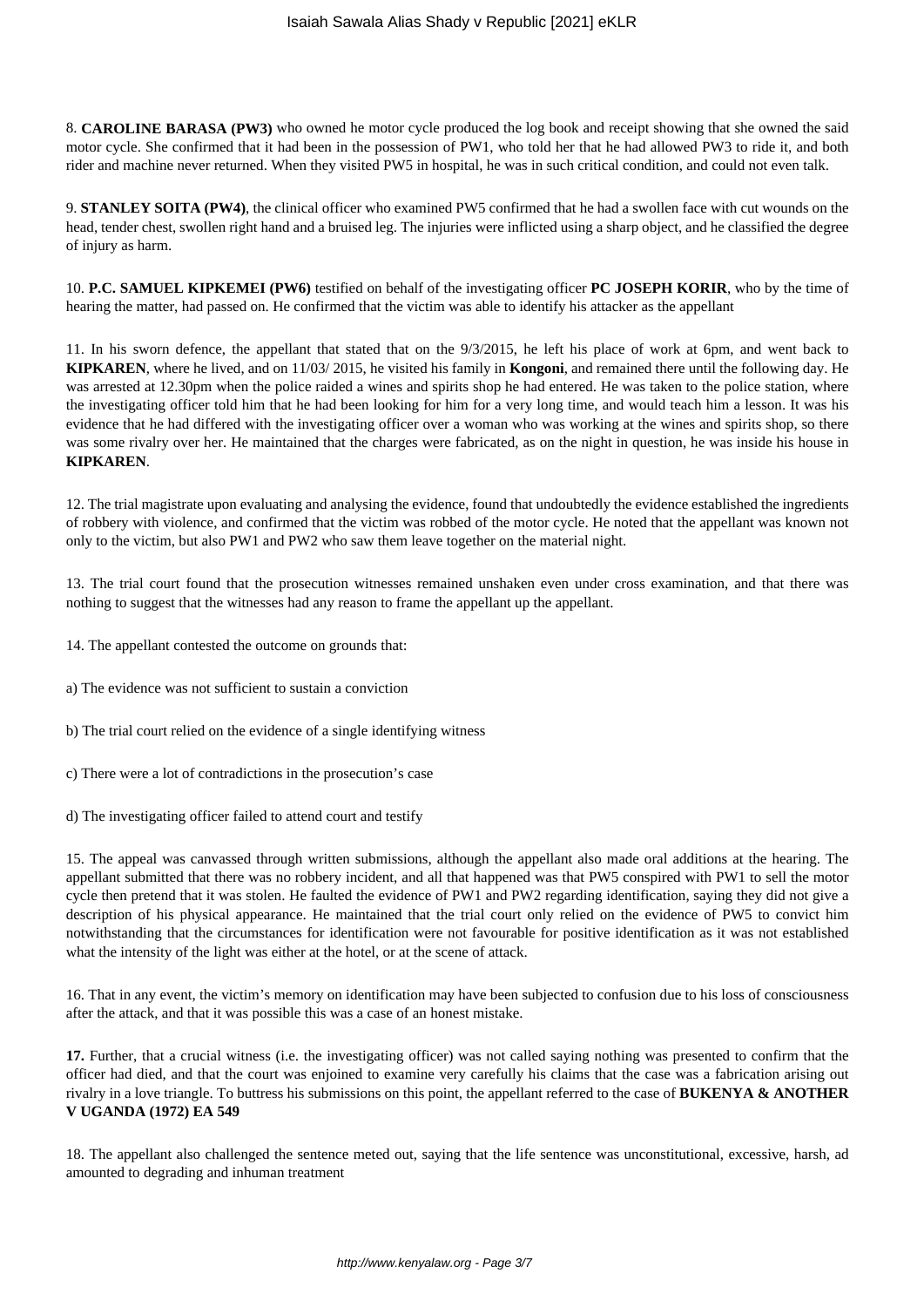19. In opposing the appeal, **Miss Okok** on behalf of ODPP argued that the ingredients proving the offence of robbery with violence were sufficiently established, as the evidence led confirmed a violent attack using crude weapons on the victim by more than one person, and the medical report confirmed the result of the violence in terms of injuries suffered by the appellant.

20. That there existed favourable opportunity for positive identification as there were security lights outside the hotel, and the appellant was well known to the victim as well as PW1 and PW2, and there was no possibility of a mistake, as this was identification by recognition.

21. The prosecutor poked holes at the alibi defence case, saying it was not strong enough to rebut the evidence presented by the prosecution witnesses who all saw him being ferried away by the complainant.

22. As for the defect in the charge sheet which cited the section of the offence as 296 (2) (2), prosecution argues that this was not a fatal error and is curable under section **382 of the Criminal Procedure Code,** as the particulars of the charge and the evidence did not change, and infact revealed the offence of robbery with violence, so the appellant was not prejudiced as to the nature of offence he was facing.

23. With regard to sentence, the prosecutor urged this court not to interfere with the sentence, pointing out that considering the circumstances under which the incident occurred, it was clear that the robbery was very cleverly planned and executed, resulting in the victim losing the use of his right hand. She implored this court to make sure that the appellant pays for his sins.

24. On the ingredients of what constitutes n offence of robbery with violence, I find that the trial magistrate painstakingly analysed each ingredient from the fact of how many persons were involved, the use of violence, and the theft, its ownership and how it ended up in PW5's possession. The definition of the offence of robbery with violence as created by section 296(2) of the Penal Code which provides as follows:

# **If the offender is armed with any dangerous or offensive weapon or instrument, or is in company with one or more other person or persons, or if, at or immediately before or immediately after the time of such robbery, he wounds, beats, strikes or uses any other personal violence to any person**,

Indeed, section **296 (2) (2)** is non-existent in out statutes, but did that occasion any injustice" Did it alter the nature of the charge and the particulars to the extent that the appellant had no clue or was confused as to the nature of the charge" I do not find any positive answer to the questions I have posed.

Section 382 of the Criminal Procedure Code provides

#### . **Finding or sentence when reversible by reason of error or omission in charge or other proceedings**

**Subject to the provisions hereinbefore contained, no finding, sentence or order passed by a court of competent jurisdiction shall be reversed or altered on appeal or revision on account of an error, omission or irregularity in the complaint, summons, warrant, charge, proclamation, order, judgment or other proceedings before or during the trial or in any inquiry or other proceedings under this Code, unless the error, omission or irregularity has occasioned a failure of justice:**

**Provided that in determining whether an error, omission or irregularity has occasioned a failure of justice the court shall have regard to the question whether the objection could and should have been raised at an earlier stage in the proceedings.**

I detect no such prejudice, and I find no incurable error occasioned.

25. As regards identification, it is instructive that encounter outside the hotel was first with the victim, and it was not a fleeting glance, but a close encounter where they had a short conversation as he sought to be taken to the purported destination. He was well known to PW5- a fact that the appellant did not deny. That encounter did not end with PEW1, but was confirmed by PW1 and PW2 again both of them knew and recognized the appellant as a fellow bodaboda rider and even knew his name. The witnesses were consistent that there was security light outside the hotel which enabled then to identify the appellant.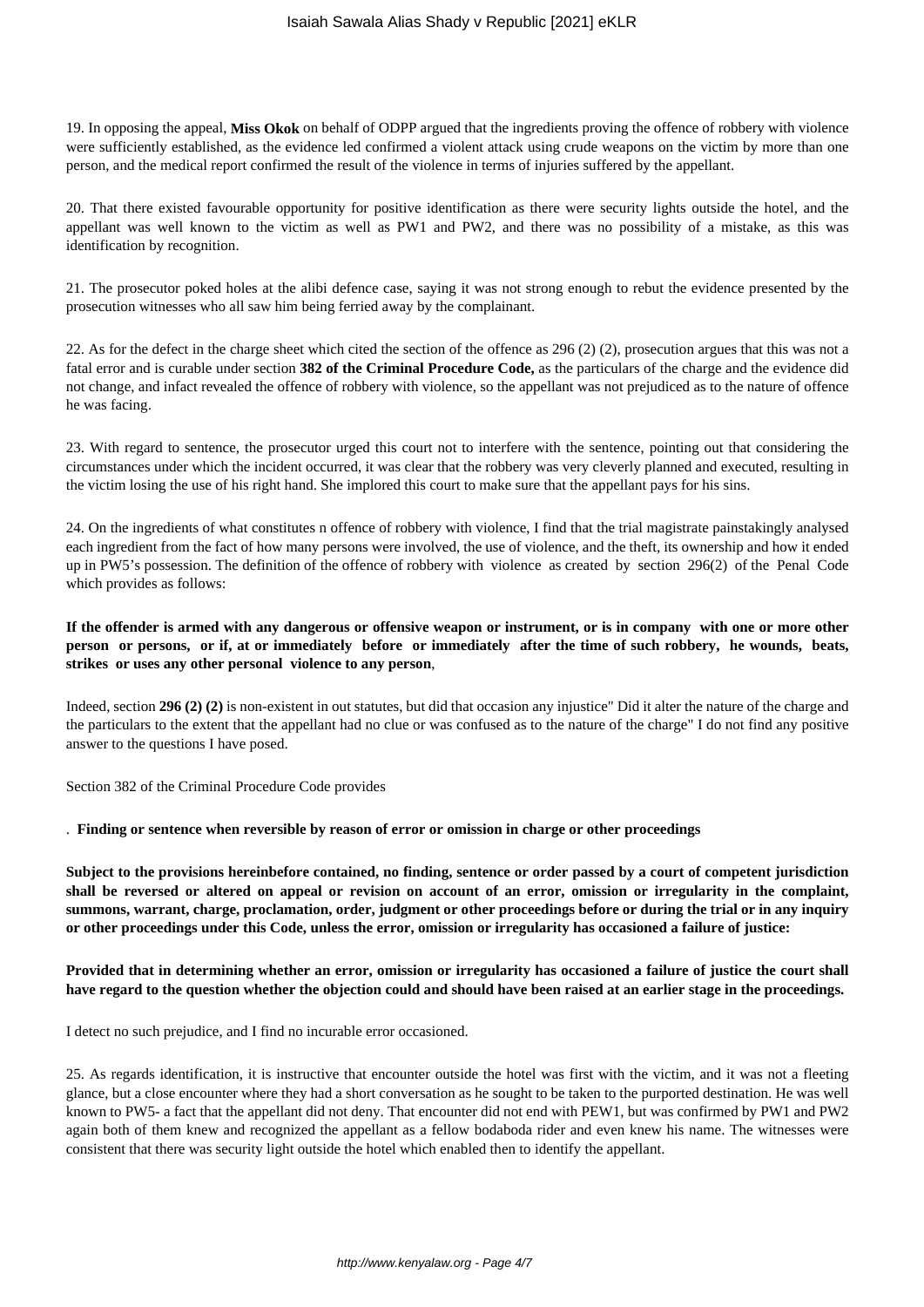26. Whereas the intensity of the lights were not described, I think this would only have been fatal if the encounter had been a fleeting glance or under stressful circumstances. If that had been the case, then lack of description of the light intensity would have been critical. As it is, the encounter was under relaxed conditions. I am keenly aware of the considerations posed in the case of **Charles O Matiany 1986 eKLR** that a court ought to take into account as follows:

*"…How long did the witness have with the Accused under observation" At what distance" In what light" Was the observation impeded in any was ...." Had the witness ever seen the accused before" How often" If only occasionally, had he any special reason for remembering the accused" How long elapsed between the original observation and the subsequent identification to the police" Was there any material discrepancy between the description of the accused given to the police by the witness when first seen by them and his actual appearance....Recognition may be more reliable than identification of a stranger but even when the witness is purporting to reorganize someone whom he knows, the jury should be reminded that mistakes in recognition of close relatives and friends are sometimes made."*

Actually the present scenario positively answered to the **Maitanyi** questions, and the witnesses were very consistent as regards opportunity for identification. The trial magistrate considered the circumstances for identification and did not err in his findings that the same was favourable

Apart from the encounter outside the hotel, which confirmed that the appellant rode away with his companion and PW5 using the motor cycle, there was the actual attack which begun while the very two passengers who had hired PW5's services suddenly ordered him to stop and get off the motor cycle. When he resisted, the passenger who was seated next to him (being the appellant), drew out an object and struck him with it. At that point the passengers had not disembarked, and the question of mistaken identity does not arise

It is submitted that the prosecution has a duty in every criminal matter to make available all necessary witnesses for the purpose of establishing the truth. This duty is in no way affected even where such witnesses may bring evidence that will undermine the prosecution's case/narrative, and that failure to do so mandates the court to give the Accused Person the benefit of doubt.

The principles to consider in determining the issue of crucial witnesses was dealt with in the leading case of **Bukenya and Others Vs. Uganda 1972 EA 549LUTTA Ag. VICE PRESIDENT** held:

'*The prosecution must make available all witnesses necessary to establish the truth even if their evidence may be inconsistent. Where the evidence called is barely adequate, the Court may infer that the evidence of uncalled witnesses would have tended to be adverse to the prosecution…*

*The prosecution's burden in regard to witnesses is to call witnesses who are sufficient to establish a fact. However it is not necessary to call all the people who know something about the case. The issue is whether those called are sufficient to aid the court establish the truth, whether the evidence is favourable to the prosecution or not."*

It is submitted that the prosecution failed to call all the necessary witnesses that were needed to establish the truth.

The prosecution explained that the investigating officer had passed on- the appellant thinks this is a red herring being waved just so as to save the police officer from being confronted about the love triangle. Whereas it is true that no death certificate was presented to prove the claim about his death, the appellant did not suggest that the three witnesses namely PW1, PW2 and PW3 were known to the officer, and that they therefore conspired with him to develop a theory about the incident, including the encounter outside the hotel, and the eventual attack. I detect no prejudice in the failure to call the initial investigating officer.

The appellant raised an alibi defence, and the position i the burden of proof once an alibi defence is raised, the burden of proving to the contrary lies with the prosecution and cited extensively from past decisions such as. The Court of Appeal in **Victor Mwendwa Mulinge vs. Republic [2014] eKLR:**

"*It is trite law that the burden of proving falsity, if at all, of an accused's defence of alibi lies on the prosecution."*

This was also stated in *"…in Ssentale vs. Uganda [1968] EA 365, 368 [Sir Udo Udoma CJ] …said that a prisoner who puts forwards an alibi as an answer to a charge does not thereby assume any burden of proving that answer; it is a misdirection to*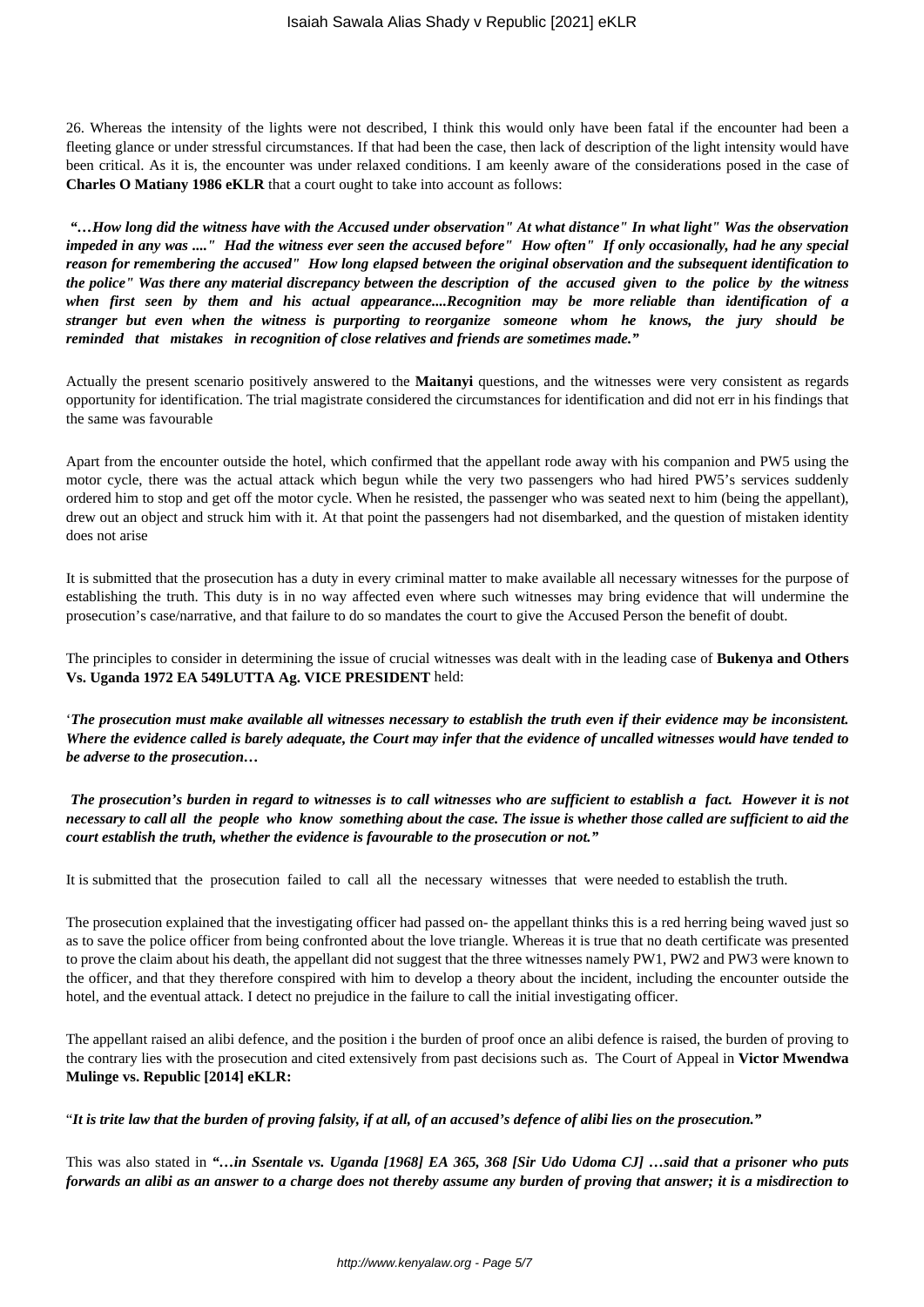*refer to any burden as resting on the prisoner in such a case; for the burden of proving his guilt remains throughout on the prosecution. We agree, we have ourselves said so on more than one occasion…The defence of alibi was put forward for the first time some four months after the robbery when the appellant made his unsworn statement in court. Even in such circumstances the prosecution or the police ought to check and test the alibi wherever possible."*

My understanding is that the alibi defence must be raised at the earliest opportunity available, so as to have it subjected to test through cross examination of the witnesses and an accused cannot keep it under wraps like some sort of secret weapon to be used and the tail end of the prosecution case. The record clearly absolves the trial court from any error – indeed the court analysed the evidence and the place of the burden of proof. I am persuaded that the same was properly rejected.

The upshot is that the conviction was safe and is upheld.

As regards sentence, I take into account the circumstances in which the incident took place, and in particular the residual health effects the complainant has suffered. Sentencing is a process of imposing a punishment on an accused person upon the court finding them guilty or upon the accused person pleading guilty. The principles underlying sentencing are set out in the judiciary sentencing policy guidelines to include-

**Proportionality:** The sentence meted out must be proportionate to the offending behaviour. The punishment must not be more or less than is merited in view of the gravity of the offence. Proportionality of the sentence to the offending behaviour is weighted in view of the actual, foreseeable and intended impact of the offence as well as the responsibility of the offender.

The rationale for imposing sentences include:

Retribution-eye for an eye principle you deserve to be punished (Sentence must be Proportionate to the Gravity of the offence)

• Deterrence- Prevent crime and reduce crime rate-based on the notion that everyone understands that certain conduct constitutes a crime which carries a severe penalty, and that because of this the public will desist from the targeted conduct. Does it restore public confidence"

- Rehabilitation
- Incapacitation
- Denunciation
- Restoration

The court is also required to take into account inter alia the following:

First offender, value of the item,

Manner in which the act was carried out- nature of the violence

Culpability- reckless, negligent, Knowingly-does he/she understand the consequences of the act.

Taking into account all these factors, I think the jurisprudence which is fast setting pace is that even life sentences ought to have a definite span. In this regard then I am persuaded that a 20year sentence which runs from the date of conviction is apt. I therefore set aside the life sentence and substitute it 20 years imprisonment, which shall run from date of conviction.

# **E-Delivered and dated this 3rd day of June 2021**

#### **H.A. OMONDI**